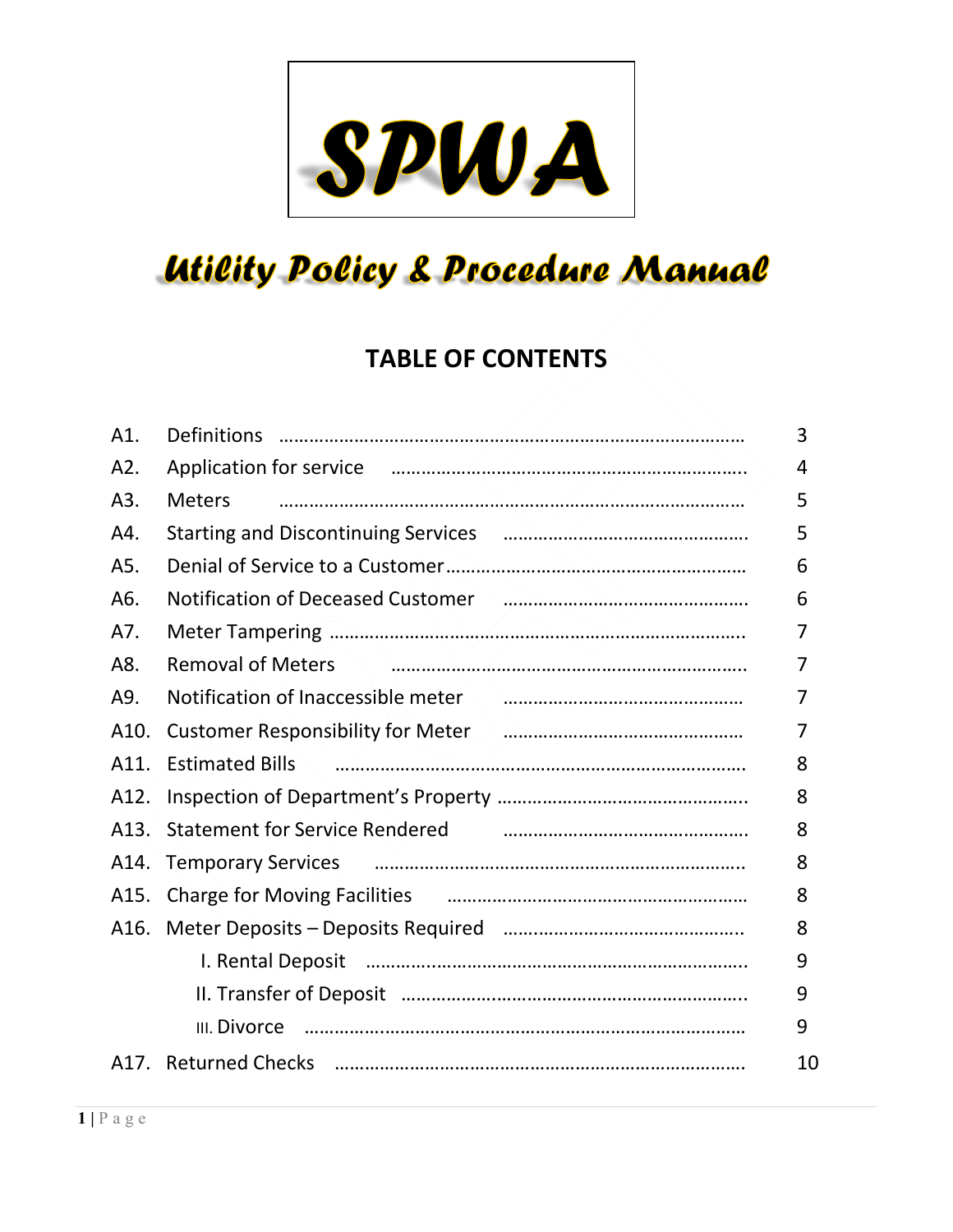|     |                                                                    | $10 - 11$ |  |
|-----|--------------------------------------------------------------------|-----------|--|
|     |                                                                    |           |  |
|     |                                                                    | 12        |  |
|     |                                                                    | 12        |  |
| II. |                                                                    | 12        |  |
|     |                                                                    | 12        |  |
|     | A21. Collections Policy for Department of Utilities Billing Office | 13        |  |
|     |                                                                    | 13        |  |
| 14  |                                                                    |           |  |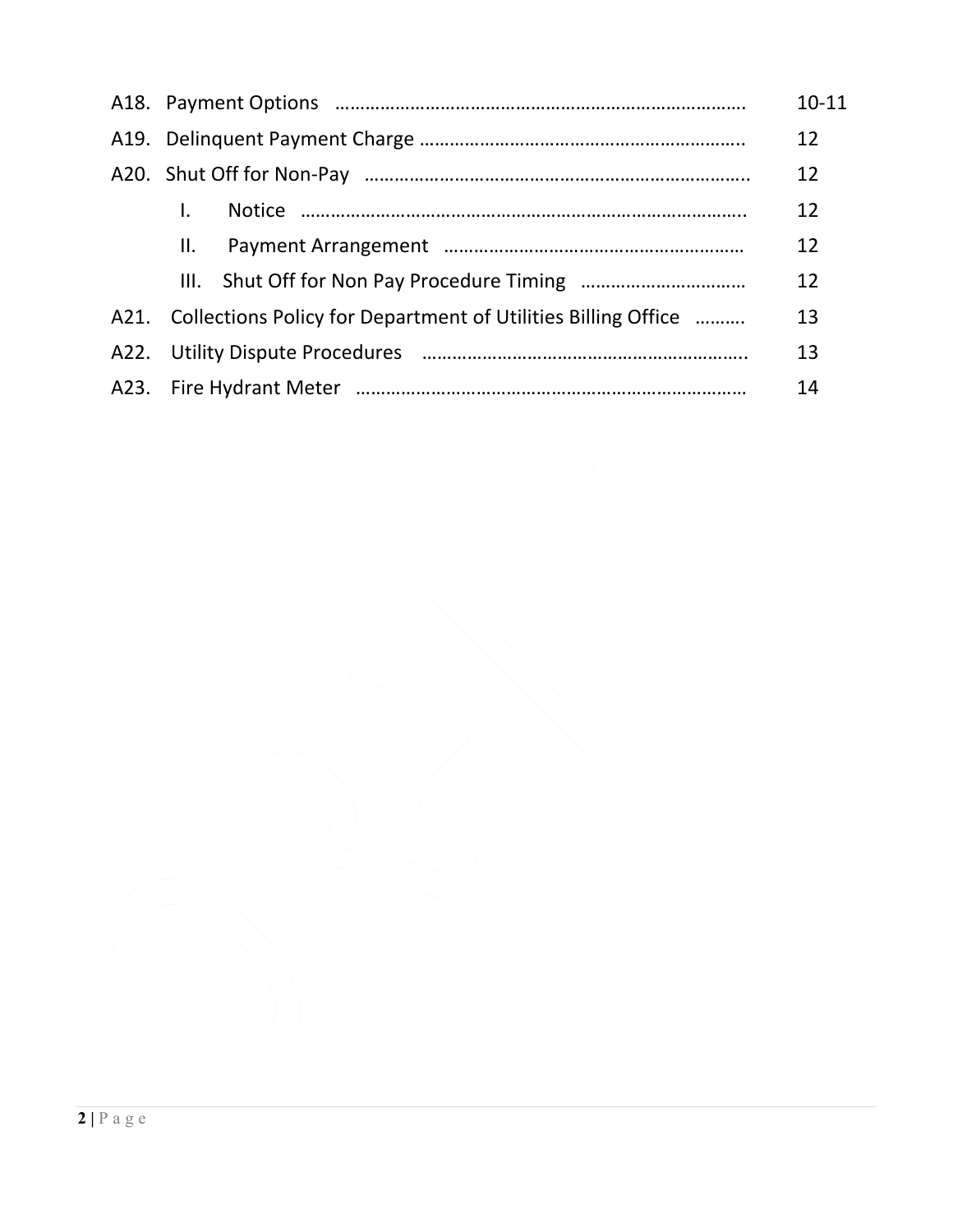

# **Utility Policy & Procedure Manual**

These policies and procedures for the utilities department provide for the control and operations of the department and have been approved by the Seiling Public Works Authority Board of Trustees and the Town of Seiling Board of Trustees.

#### A1. **Definitions:**

**Bill –** Shall refer to the monthly statement of account, payable as rendered on a regularly designated date to each customer.

**Billing Period –** The billing period may be referred to as "month" or "billing month". The intent is to represent a period of approximately thirty (30) days between regular meter readings irrespective of calendar months.

**Customer –** An individual, firm, or corporation at the single address or location receiving at least one class of service.

**Department –** Seiling Public Works Authority

**Disconnect –**Removal of a service

**Meter Deposit –** The meter deposit shall be the amount of money or security required by the department to be deposited by the customer to guarantee payment of bills for service rendered.

**Rate/Rate Schedule –** This shall mean the rates published by SPWA which applies to the commodity being considered. Rates are subject to change.

**Shut Off for Non-Pay –** A temporary interruption of service until current bill is paid in full.

**SPWA Cost –** The amount SPWA will bill out, which will include materials and equipment costs.

**Utility Department –** The utility department shall mean the Seiling Public Works Authority which comprises the administration, water, sewer, sanitation, and natural gas division, wherever in these regulations the word department is used, it shall mean the utility department.

**Utility Representative –** Shall pertain to the person responsible for the billing and record keeping of the Seiling Public Works Authority utilities.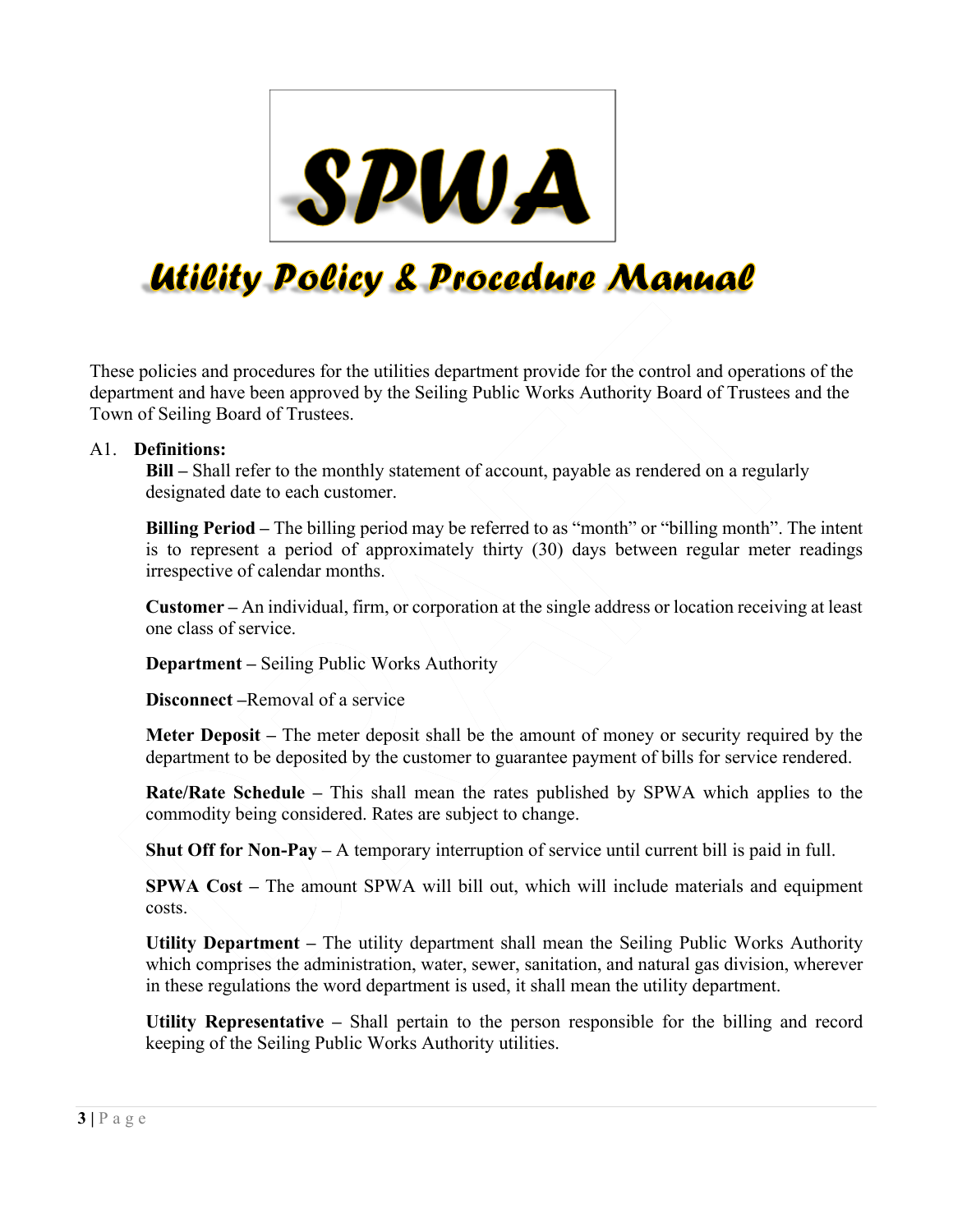#### A2. **Application for Service**

Every customer, before obtaining service, will be required to execute a written application or contract upon the department standard form providing for service at the rates they enforce and shall be governed by the current policies and procedures of the department.

The proper application for service when made by the customer and accepted by the department shall constitute a contract.

All applications for service shall be in the true name(s) of the party(ies) who will be using the service. In case of any violation of this provision, the department may discontinue service to such customer immediately.

#### **1. SPWA Utility Application Procedure**

- a. New Customer
	- i. Fill out and sign a utility application. (Residential or commercial accordingly)
	- ii. The Applicant must present their driver's license or State/Federal issued ID. A copy is made and placed with the utility application. If the account is a joint account, a copy of both applicants' Driver's License or State/Federal issued photo IDs will be required.
	- iii. If it is a Tax-Exempt Customer, we must have a copy of the proper identification (tax exempt certificate) on file to apply the tax-exempt status.
	- iv. A signature is required on all applications. If requesting a joint account, both applicants must sign the application.
	- v. A valid mailing address is required along with deposits, paid in full, before service will be turned on.
	- vi. If the deposit cannot be paid in full, the administrator must approve the payment arrangement. If the terms of the payment arrangement are not met, services will be turned off until the deposit is paid in full.
- b. Existing Customer Moving to a New Address
	- i. Information on the application on file is verified. If not up to date, an updated application will be completed.
	- ii. If the old property services will be discontinued or transferred within ten (10) working days, the deposit will be transferred to the new account.
	- iii. If services are not discontinued or transferred within ten (10) working days, a separate deposit will be required for the new account. The deposit on the old account will be applied to the final bill and any credit refunded or applied to the new account.
- c. Change of Address or Other Contact Information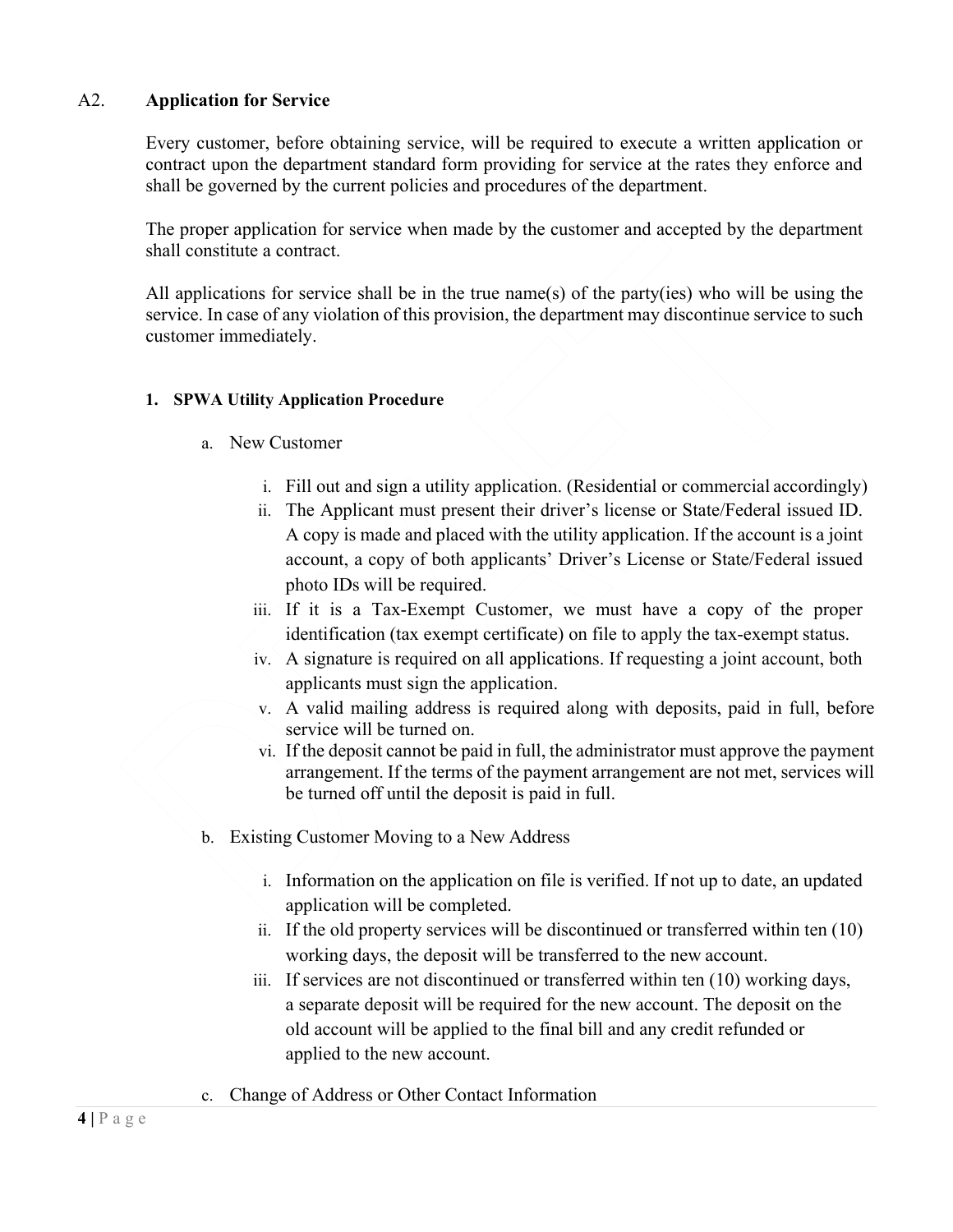If a customer wishes to change the information on their account, such as phone number or mailing address:

- i. By phone: they must provide the following information:
	- 1.The account number OR
	- 2.The name the account is under.

AND one of the following:

- Last payment amount
- Last billed amount
- Co-applicant listed on account
- Social Security number
- 3.Once confident with the identification of the caller, the changes will be made to the account.
- ii. By mail:

The signature on the letter will be verified against the signature on the application.

1. Or the customer will be contacted utilizing the contact information on record. Once verified, the changes will be made to the account.

#### A3. **Meters**

The location of a meter will be determined by the utility department depending on the size of meter to be installed and the department supply lines. Appropriate charges will be paid by the customer as outlined in the service charge section of this manual. *See Town ordinance*

The utility department reserves the right to determine the size and designate the location of any meter.

# A4. **Starting and Discontinuing Services**

Whenever an application for service has been accepted by SPWA, the Customer must be present at the time service is scheduled to be turned on.

This service is performed only upon the instruction of and for the convenience of the customer, or authorized agent. It shall be the consumers' responsibility to see that all piping, plumbing fixtures, and apparatus beyond the meter are in good condition.

Employees of the department shall have the right to enter upon all premises served by said department for the purpose of reading meters, making connections, or inspecting plumbing in order to ascertain whether or not all utilities are being properly metered, and for any purpose that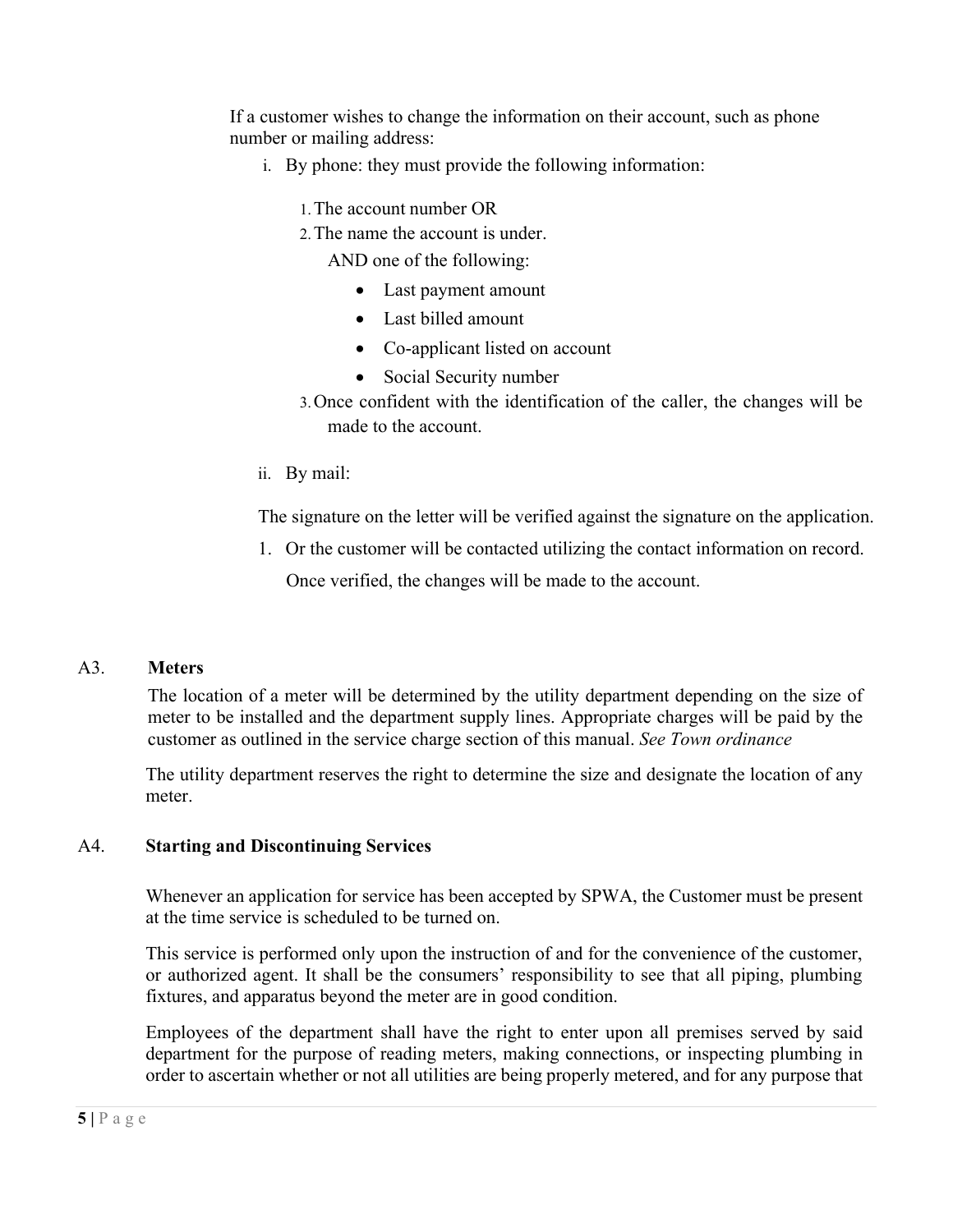may be necessary to maintain proper service. This only includes the portion up to and including the meter. All lines after the meter are the responsibility of the customer.

Services shall be discontinued upon the request of a customer verified to be the owner/co-owner of the account. The department does not assume any liability or responsibility for loss of water or damage to property caused by the discontinuance of water or natural gas services.

#### A5. **Denial of Service to a Customer**

Service may be refused to a customer when there remains an unpaid account for services previously provided. The department shall not be required to provide service to an applicant who uses an alias, trade name, business name, or the name of a relative or other person as a device to escape payment of an unpaid obligation. Utility service shall be denied or discontinued for any person, persons, groups, or businesses who have any delinquent account(s) and are a recipient, beneficiary, or consumer of a commodity, whether or not such account is under another name.

A new tenant of a rental property will be denied service, if a service location has a known leak, until the landlord presents proof of repairs.

No person, persons, groups, or businesses can move from one location, with an unpaid bill, and have service connected in a new location. If any person has a delinquent account, they shall be required to pay the bill in full.

#### A6. **Notification of Deceased Customer**

#### **If the deceased was the Primary Account holder:**

The contract of deceased customer is null and void. After notification of death, a relative's power of attorney becomes null and void. The personal representative of the estate has the obligation to take care of the account. SPWA will require a copy of the death certificate, or court papers showing a court appointed representative, if it applies. In either situation, SPWA will need new contact information and billing address for the personal representative (This will be handled as a name change only). If the personal representative of the estate is not willing to do this, the department will disconnect the service until all charges are paid in full. No service will be set at this address until previous owner's (deceased) account is paid in full unless the property has been sold or transferred to a new customer.

#### **If there is a surviving spouse or other surviving occupant listed on the account:**

If other person(s) are signatories on the account, then said person(s) are required to update the account by providing proof of death by death certificate or obituary, updating all contact information and bring deposits up to date with current requirements. If other person(s) are not signatories on the account but show proof of award of the property to them by official Court Documents, it can be handled as a name change only. If the other person(s) are not signatories on the account and have no official court documentation, then said person(s) are required to fill out a new application and required to put up new deposits. The existing deposit will be applied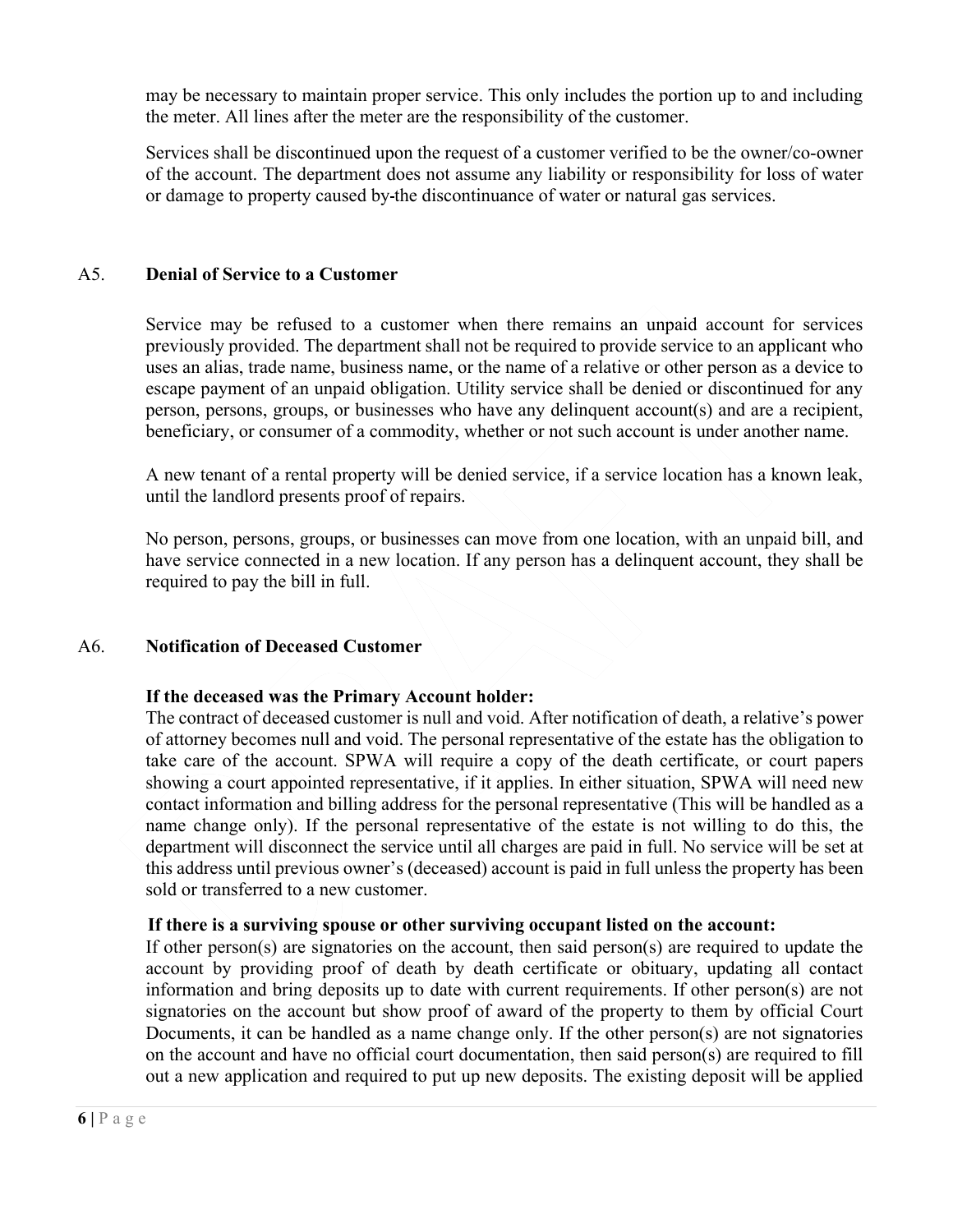to the account, and a refund check, if any, will be issued in the name of the deceased occupant and can be handled by the estate. If a remaining bill is owed after the deposit is applied, it will be mailed, and can be handled by the estate.

# A7. **Meter Tampering**

In case of bypassing a meter, or a meter that has been shut off for non-pay or any other reason by SPWA and is found to have been turned on by someone other than a SPWA authorized personnel, a complaint will be made to the local authorities.

The complaint will then be handled by the local authorities, Town attorney and the municipal court system.

"TAMPER" shall include, but not be limited to, unauthorized attachment of any pipe, wire or other conduit or thing onto any utility or to turn on or off any such service or break or deface.

Services will be discontinued upon discovery of any unlawful act by any customer, agency or employee herein prohibited, or upon failure to comply with any of the policies and procedures of SPWA.

#### A8. **Removal of Meters**

All meters shall remain the property of the department and may be removed from the customer's premises at any time without notice for the purpose of testing or repairing the same or upon discontinuance of the service.

SPWA reserves the right to suspend delivery of water or natural gas at any time without notice for the purpose of making repairs or extensions and SPWA shall not be liable for damages because of such interruption of service.

# A9. **Notification of Inaccessible Meter**

If a meter is not accessible for SPWA personnel's inspection/view, a notice will be hung on the door, informing the customer of the reason the meter was not read. If the problem is not corrected within five (5) days, the service will be discontinued. A service fee will be charged to resume service when accessibility to the meter is resolved. If a meter reader does not have access to obtain a reading at the end of a billing period, the reading and bill may be estimated, based on past consumption.

# A10. **Customer Responsibility for Meter**

The customer shall be held responsible for any damage done to meters installed on their premises whether such damage is caused by fire, water, malicious intent, or any other cause, except ordinary wear and tear. This includes the customer turning the meter on/off themselves.

No customer or other persons shall repair or remove any meter or break any seal without authority from the utility department, nor tamper with or interfere with the operation of any meter.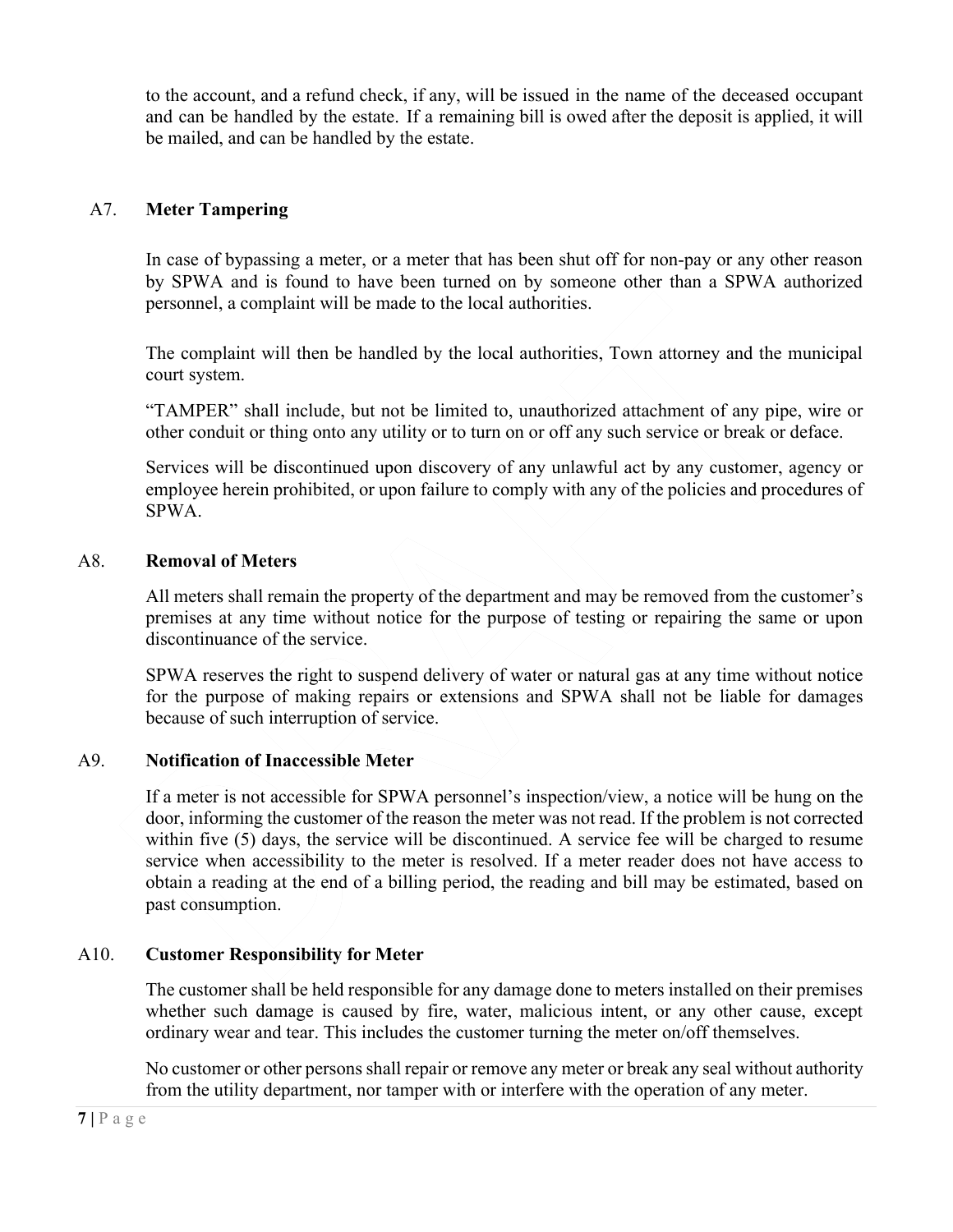#### A11. **Estimated Bills**

If any meter shall stop, or for any reason, fail to register properly, or upon failure to read the meter, the utility billing Clerk shall estimate the monthly bill. The estimate will be based on the previous months' consumption. This is subject to change, depending on the Utility software capabilities.

# A12. **Inspection of Department's Property**

SPWA shall have the right to enter upon the premises of the consumer at all reasonable and ordinary hours for the purpose of inspecting, testing, repairing, removing, or exchanging all equipment or appliances belonging to SPWA and used in connection with its water, sewer, sanitation, and natural gas service, and removing its property on the termination of the contract and agreement, or the discontinuance of service for any cause whatsoever.

#### A13. **Statement for Service Rendered**

A statement shall be mailed to each consumer, or to such person as they shall direct, once a month for service rendered the preceding month. The statement shall show dates of service, meter readings, consumption, and net charges. No statement will be rendered for less than the minimum charge for fractional parts of a month. The failure of any customer to receive a statement for any utility charges provided for in this article shall not excuse the customer from their obligation to pay such charges within the time specified in this article.

#### A14. **Short Term Services**

Temporary services will be handled in the same way as a regular service. A deposit will be required, with any service or connection charges necessary being assessed. When the service is discontinued, a Final Bill will be generated for the account and the deposit applied. Any credit balance after deposit application will be refunded.

# A15. **Charge for Moving Facilities**

When a consumer requests the department move any of its facilities for the benefit of the customer, all the charges for the work shall be assumed by the customer requesting the move.

# A16. **Deposit Required**

Any person, firm, or corporation desiring to purchase water or gas from SPWA shall make a meter deposit. Rates for deposits are established by SPWA board of trustees and are on file in the SPWA offices for public use and inspection. Deposits will be used as security for payment of charges for services and other charges related thereto which may become overdue. Any or all of the amount deposited may be applied by SPWA to the payment of such charges. Any of the amount deposited which remains to the credit of the customer, less any amount owed to SPWA,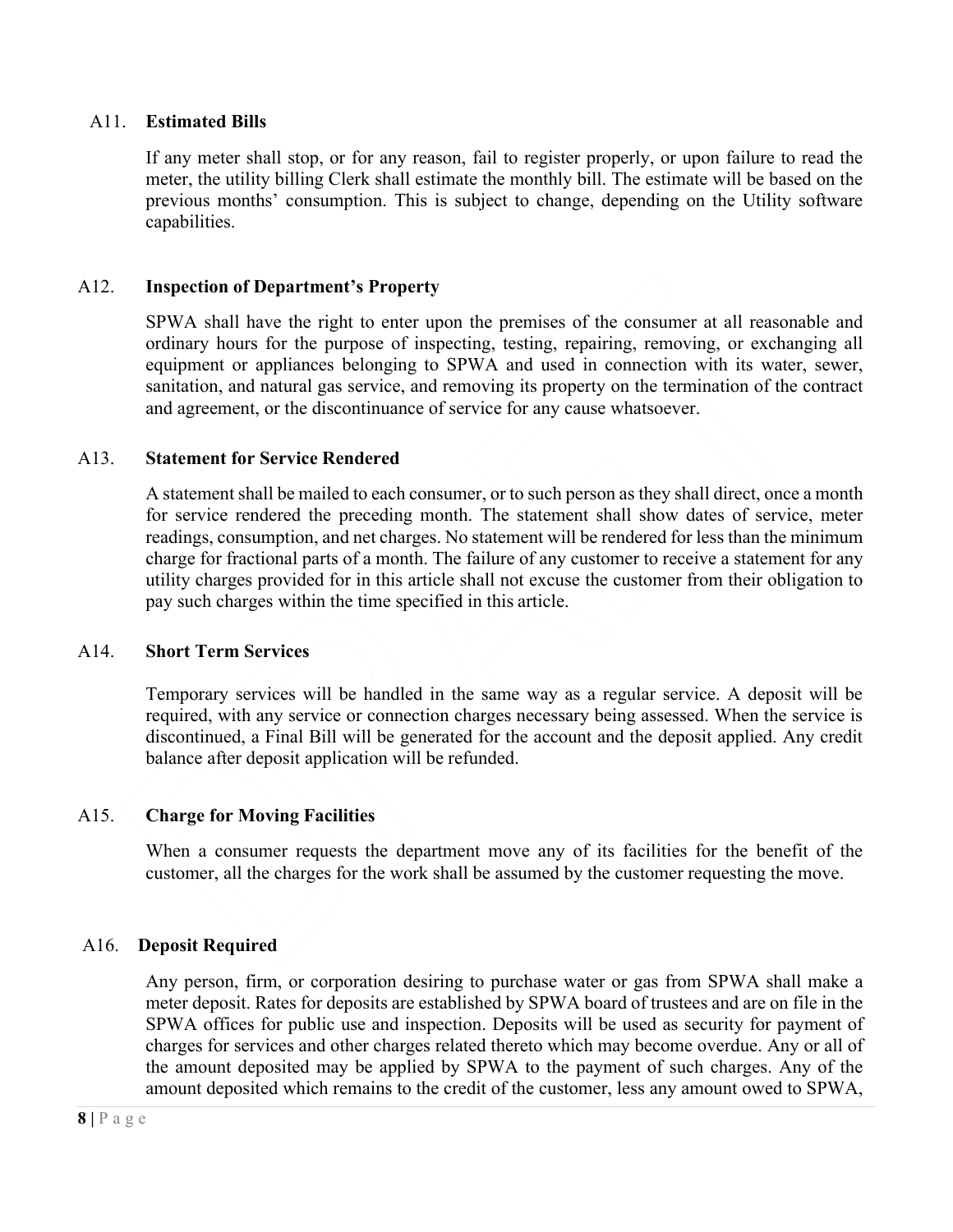shall be refunded when services are discontinued, or if the customer cannot be found, retained by SPWA, after notice as required by law.

#### (See Oklahoma Statutes Title 11. Cities and Towns §11-35-107. Utility Deposit – Refund – Forfeiture)

#### **I. Rental Deposits**

- a. If the utilities are to be kept in the landlord's name, the landlord must put up the deposit.
- b. If the utilities are to be in the tenant's name, the tenant must put up the deposit.
- c. A landlord is required to have a deposit for each active property in their name. This deposit can be retained for that specific account when a tenant puts the account in their name, and then placed back in the landlord's name when the tenant moves out, if the landlord chooses.
- d. If the tenant moves out and leaves a balance being owed, even after the deposit has been applied, it will follow the same collection policy as all other utility billings, as set out in section A21.

# **II. Transfer of Deposits**

If a customer wishes to give their utility deposit to another person for whatever reason, the following steps are taken:

- a. The customer who currently holds the deposit must sign a deposit transfer form. See Exhibit C.
- b. The person receiving the transferred deposit must come in and sign the transfer form as well as filling out a utility application and following the steps of a new customer.
- c. It is noted on the application the deposit was a transfer from the previous depositor.

#### **III. Divorce**

In the case of Divorce, there are two options that can take place. If both are agreeable, they can utilize the transfer of deposit procedures. If not, then the following is required:

- a. The party who is awarded the property must bring in the divorce decree to have the property either placed in their name, or to remove the co-applicant, whichever is applicable.
- b. If the award is to the co-applicant, they must fill out a utility application and follow the new account procedures. A copy of the divorce decree is filed with the application.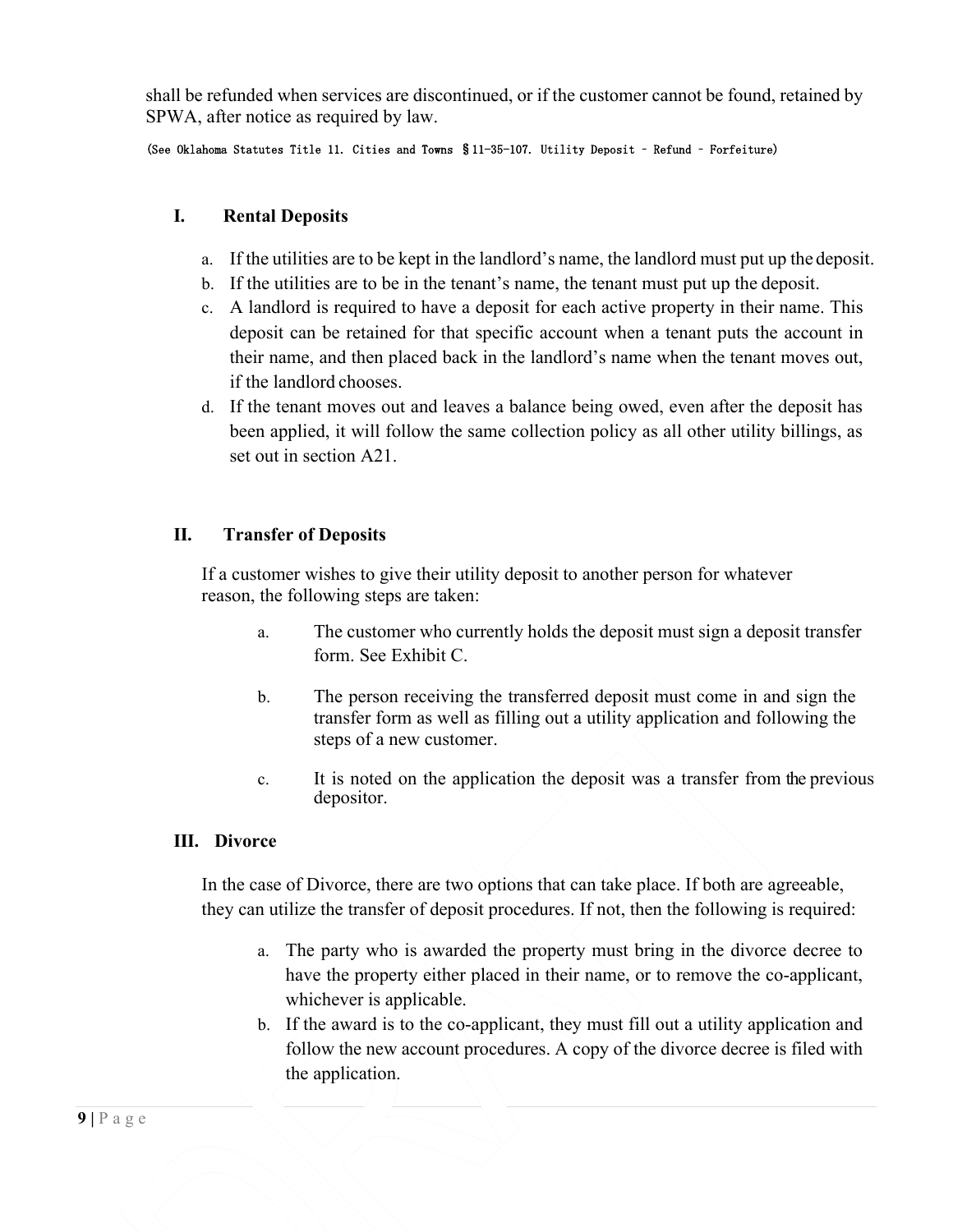- c. If the award is to the primary applicant, the co-applicant information is removed from the account. The primary applicant is asked to fill out another application with all update information.
- d. It is noted on the application it was a transfer due to divorce.

Security deposits will be refunded to the customer by the Utility clerk whenever the service is discontinued. Any amount due, including unpaid services or damaged meters, except by ordinary wear, will be deducted from the deposit.

# A17. **Returned Checks: Service Charge**

Checks or Automated payments that are returned by the bank as insufficient shall be assessed a service charge. This charge is made for all checks/automated payments that are returned for whatever the reason might be. The procedure that will be followed is:

- I. A telephone call will be made to the customer stating the amount that must be paid (check amount plus the service charge) in cash within 24 hours or the utility services will be discontinued.
- II. If a customer is not reached by telephone, a door hanger will be put on the customer's residence stating that the check has been returned by the bank and that the check amount plus the service charge must be paid in cash within 24 hours or the utility service will be shut off for non-payment.
- III. If no response is made by the customer within three (3) days, all utilities will be discontinued and final billed in the same manner as customary for non-payment of the utility bill.
- IV. Costs for handling and processing: Thirty Dollars (\$30.00) (amount set by the State of OK) shall be charged any person paying SPWA with a negotiable instrument upon on account containing funds insufficient to pay the charge. This Thirty Dollar (\$30.00) fee shall be paid to SPWA prior to restoring utility service.

# A18. **Payment Options**

A customer may pay their utility bill in the following ways:

- I. Payment center or drive through located at 315 North Main Seiling, OK 73663.
	- a. Cash
	- b. Personal Check unless otherwise noted on the account
	- c. Money Order
	- d. Credit or Debit card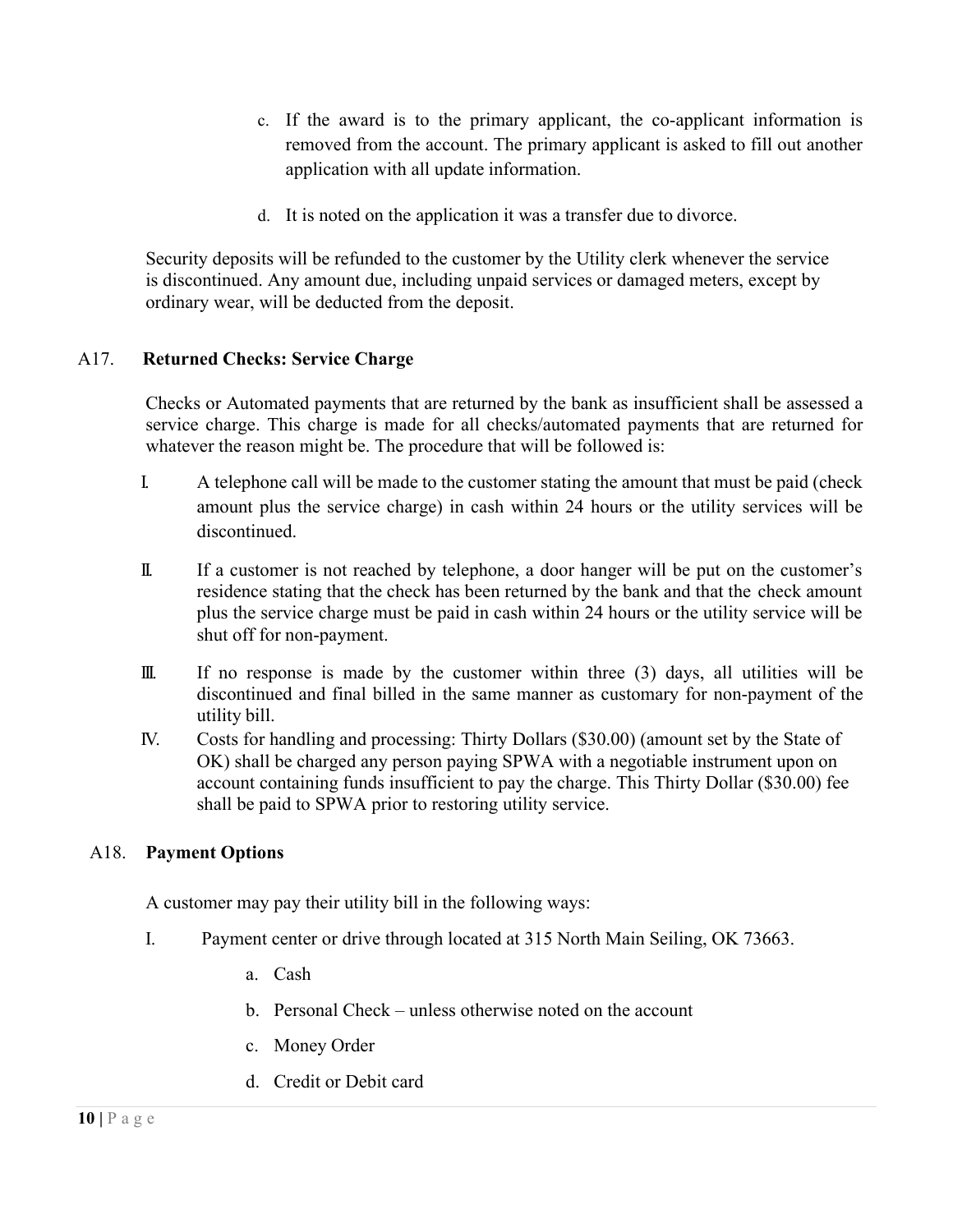- II. Automated Clearing House (ACH) By automatic debit from one's checking account. Process:
	- a. Fill out form distributed at the payment office.
	- b. If debiting from checking account, a cancelled or voided check will be needed.
	- c. To cancel ACH, the customer must come to the payment office and sign a cancellation form.
- III. Online Bill Pay- Visit www.seilingok.com to set up your online account.

# A19. **Delinquent Payment Charge**

All accounts for water, sewer, natural gas and/or sanitation furnished by SPWA shall be due and payable monthly on or before the due date printed on the customer bill. A delinquent payment charge of a minimum of ten percent (10%) shall be added to the statement, to reflect the amount due after the due date.

The department reserves the right to refuse service to a customer at any address until all delinquent bills of such customer for natural gas, water, sewer and sanitation services are paid.

# A20. **Shut Off for Non-Pay**

SPWA mails out bills at the end of each month, with the due date being the  $10<sup>th</sup>$  of each month. Bills not paid by the due date will be mailed "shut-off" notices.

# **I. Notice**

- a. The notice is mailed under separate cover from the bill the next working day after the due date, stating that service will be discontinued if the past due bill is not paid by the date stipulated on the notice.
- b. No other contact will be made except the mailing of the shut-off notice. Failure of any customer to receive the shut-off notice for any utility charges provided for in this article shall not excuse the customer from their obligation to pay such charges within the time specified in this article.
- c. If no payment or payment arrangement is made prior to the shut-off date, utilities will be automatically scheduled for shut off with a service charge being added to the amount due. Service cannot be restored until the account balance plus service charge is paid in full.
- d. After the customer has had three (3) consecutive shut offs for non-pay, the service charge will increase by \$25 each additional time the service is shut off for non-pay,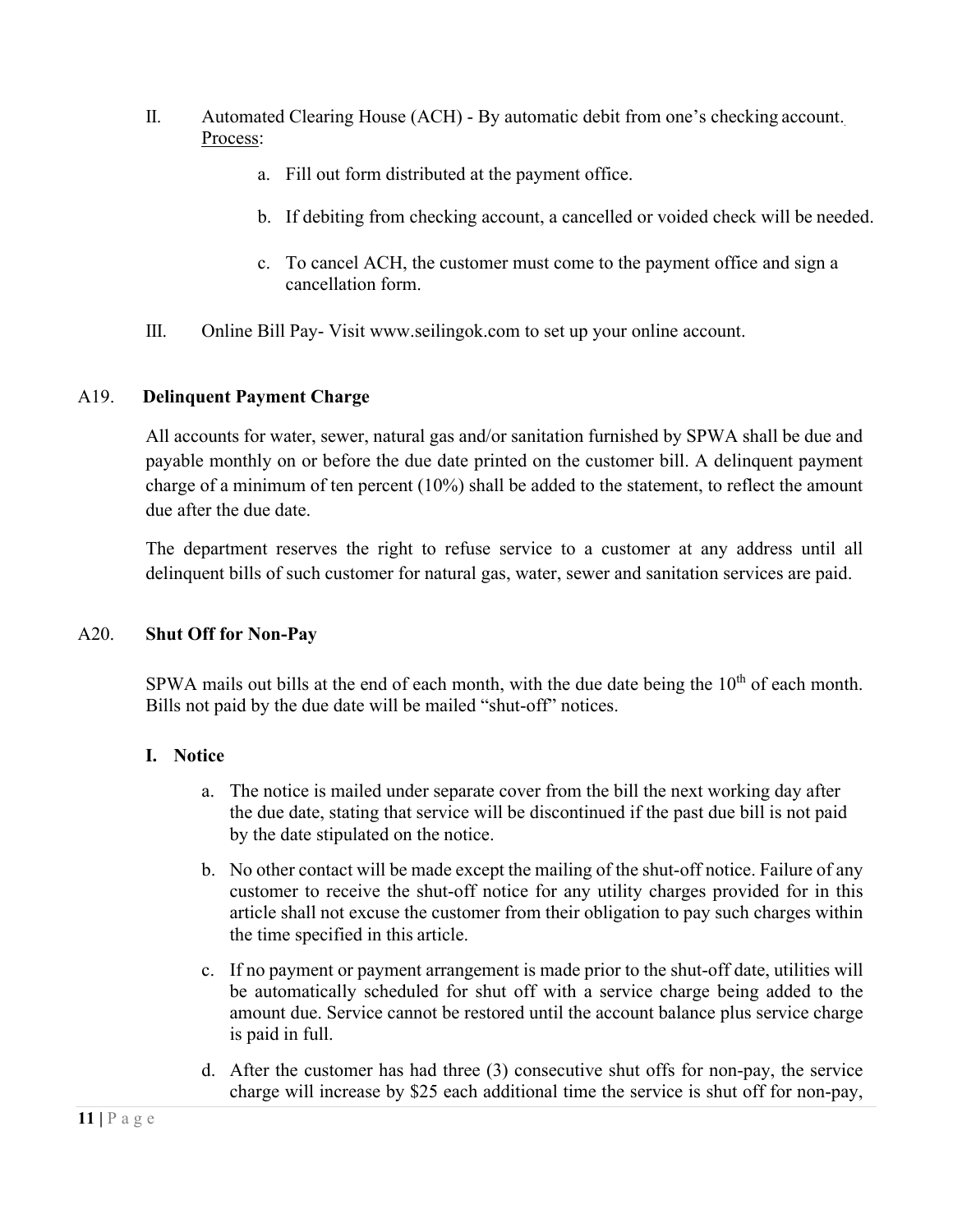up to a maximum of \$100. Any future shut offs will maintain the maximum fee of \$100.

e. No disconnect of utilities is allowed if temperatures are  $32^{\circ}$  F or below during the day, 20° F or below at night or if the predicted heat index is 101° F or greater during the summer. A 30-day delay and 30-day extension is possible in case of lifethreatening condition by the customer.

#### **II. Payment Arrangement**

- a. Customer may request to be placed on a payment arrangement plan, which must be in writing with approval by SPWA Utility Clerk.
- b. Customer will be allowed 1 arrangement per quarter.
- c. After three (3) failed payment arrangements, the customer no longer qualifies for payment arrangements.
- d. Payment arrangements do not exclude the account from accruing late charges.
- e. If the deposit cannot be paid in full, the administrator must approve the payment arrangement. If the terms of the payment arrangement are not met, services will be turned off until the deposit is paid in full.

#### **III. Shut Off for Non-Pay Procedure Timing:**

- a. Shut off for non-pay will be made only during regular business hours.
- b. Shut off for non-pay will be made Monday through Thursday only, but not on the day before a holiday.
- c. Sufficient time will be given to credit any payments received prior to the shutoff date.

#### **IV. Hanger Notice of "Shut-Off for Non-Pay"**

- a. Notices will be left at each address where services are shut off for non-pay.
- b. The Contents of the Notice will include:
	- 1. Notice that service has been shut off for non-pay.
	- 2. Balance due including all service charges.
	- 3. Procedure for reconnection.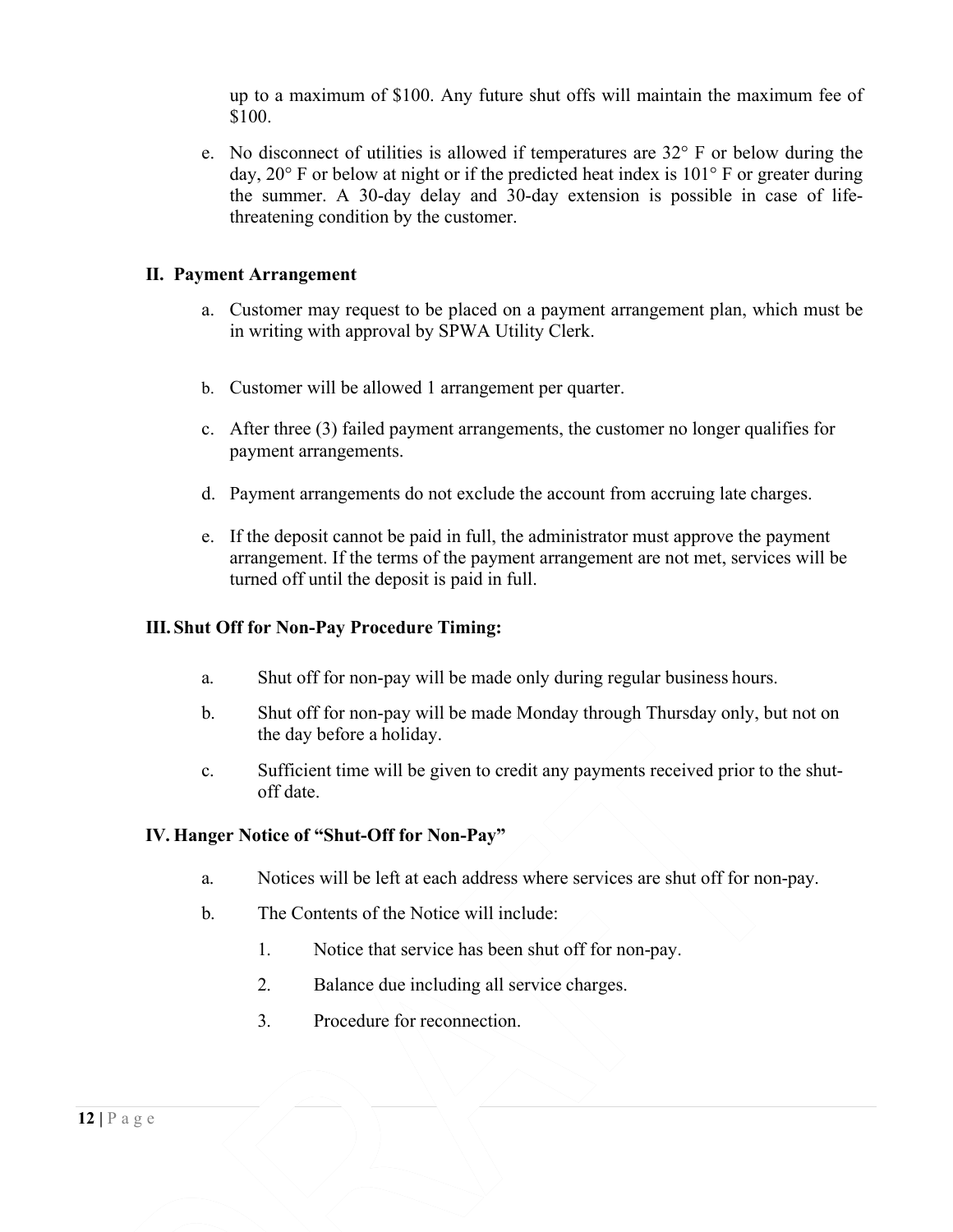# A21. **Collection Policy for Department of Utilities Billing Office**

Meters for discontinued accounts are read on the customer specified date in order to obtain readings for the final bill. Final account bills are processed and mailed within (30) days of the close-out date along with the standard billings for the customers corresponding cycle. If the final bill is not settled by the due date, late fees will be assessed. Once a closed account is 90 days past due, we reserve the right to send the account to our Collection processor. Customers are responsible for the 25% collection agency fees.

This collection policy also applies to any accounts that have been shut-off for non-pay and remain unpaid for 90 days.

#### A22. **Utility Dispute Procedures**

- I. If a customer reports a dispute regarding their utility bill, the following process will be taken:
	- a. Customer shall notify the SPWA utility clerk within ten (10) working days of the due date printed on the disputed bill stating what portion of the bill is being disputed and why.
	- b. The SPWA utility rep. will review and research the disputed bill. If a billing calculation error is found, it will be corrected immediately.
	- c. If a re-read is necessary, it will be done within 24 hours of the notice. The meter reader will check the working condition of the meter at the time of the re-read.
	- d. If the re-read shows an error was made, or the meter was not working properly, the reading and/or meter will be changed, and the bill will be adjusted accordingly.
	- e. If the re-read shows the original reading was correct and the meter was working properly, no adjustment will be made.
	- f. After researching the disputed bill, the SPWA utility clerk will notify the customer of the outcome within five (5) working days after receipt of the complaint. If the customer is not satisfied with the SPWA utility clerk's report, the customer has the right to request a meeting with the Town Administrator within five (5) working days to dispute said bill.
	- g. After reviewing information provided concerning the disputed bill, the Town Administrator will decide on the disputed bill within five (5) working days.
	- h. If the customer is not satisfied with the Town Administrator's decision, a written request may be submitted to have the disputed bill presented to the SPWA Seiling Board of Trustees. Upon receipt of a written request, the Town Clerk will place the matter on the agenda for the next regular scheduled board meeting. The written request must be received within ten (10) days of the Town Administrator's decision, or the Town Administrator's decision is final.
	- i. Upon review of information provided by the customer and staff, the SPWA Board will make a decision regarding the disputed bill. The SPWA Board's decision is final.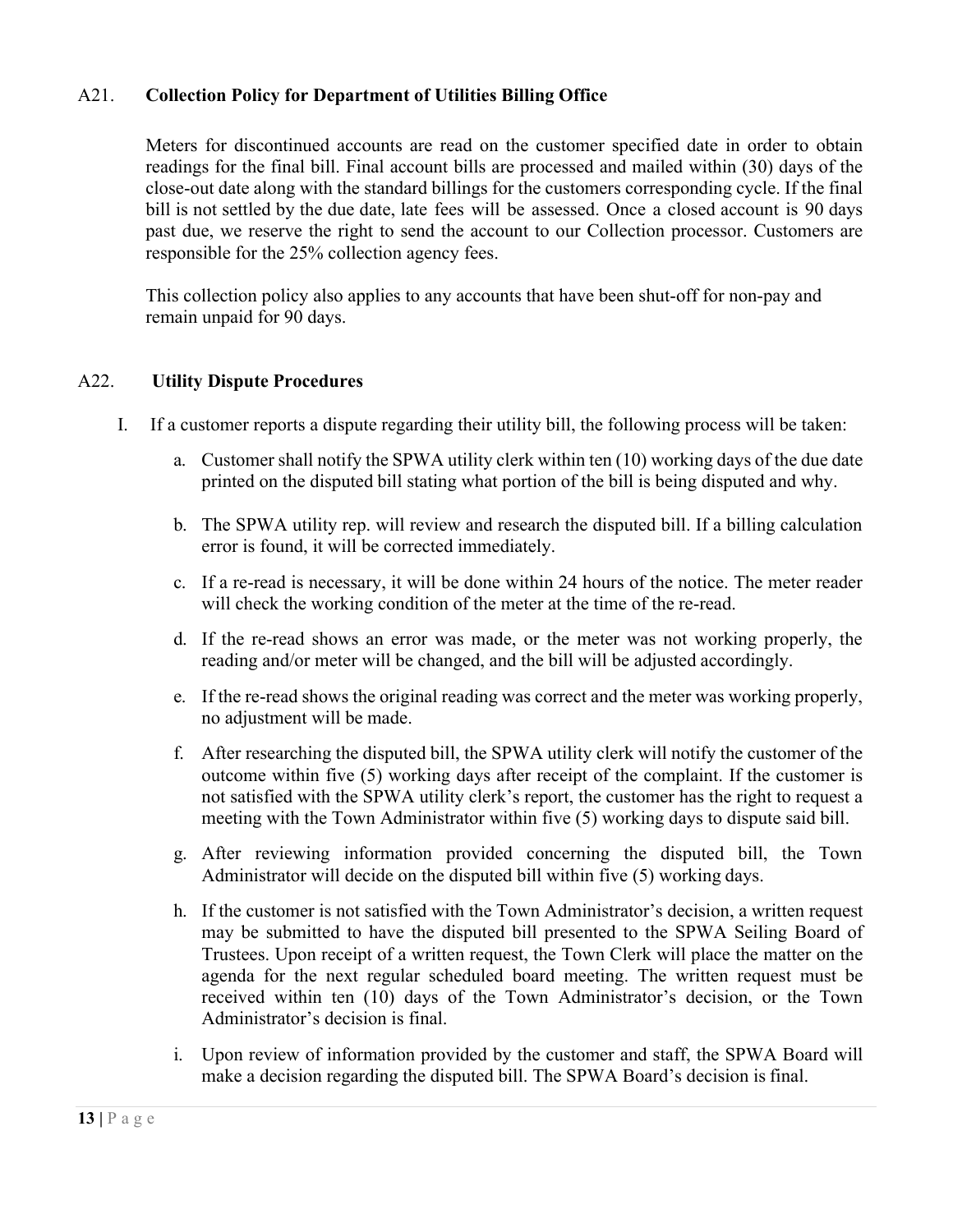# A23. **Fire Hydrant Meter**

- I. Fire hydrant meters will be checked out only after an application and a deposit equal to the replacement costs of a meter and wrench, not less than \$1000, is received. The customer is responsible for reporting the monthly meter reading by the  $25<sup>th</sup>$  of each month. Failure to do so will result in a penalty of \$100.
- II. Customer must present the meter every 90 days for inspection and testing to ensure the meter is working properly. Failure to do so may result in SPWA retaining the full deposit amount.
- III. Utility deposits will be applied to the final bill and refunded upon receipt of the signed Termination form, the Fire Hydrant Meter and wrench. Damages to the meter or wrench may result in forfeiture of deposit.
- IV. The minimum bulk water charge monthly is \$26.50 equal to the minimum charge for any water meter within Town limits, regardless of usage.